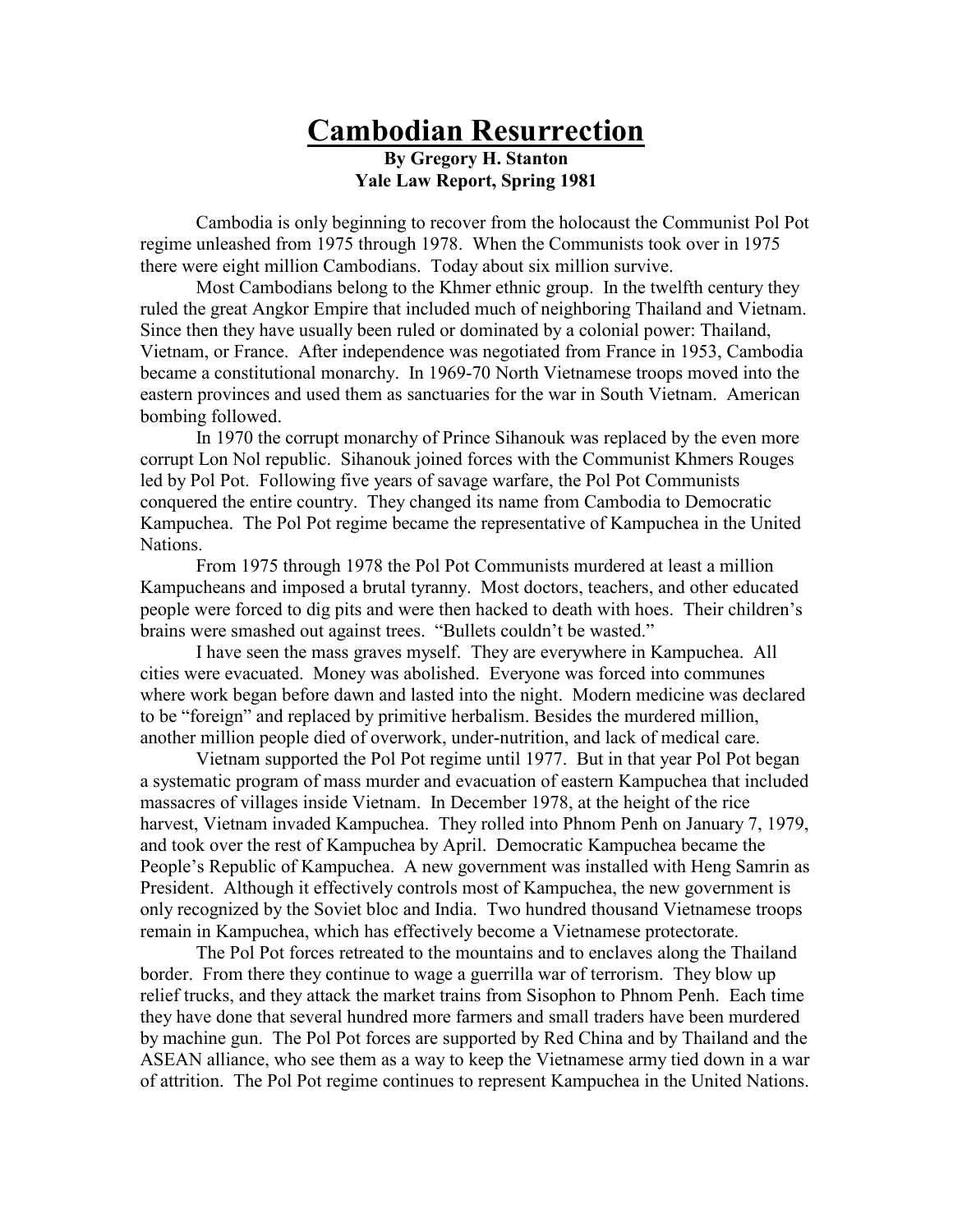In 1980, the U.S. again voted to seat Pol Pot in the U.N. while denouncing the Pol Pot regime's record as "the world's worst violator of human rights."

 The Vietnamese invasion and "liberation" caused hundreds of thousands of people to leave the fields. There was fighting in many places and the farmers fled. The Pol Pot communes, held together only by fear, broke up. People left them to return to their former homes to search for relatives from whom the Communists had forcibly separated them. Many searched in vain because their loved ones had been murdered. The fields lay unharvested and much of the 1978-79 harvest was lost. The result was famine. By the fall of 1979 a flood of starving malaria-wracked refugees had crossed into Thailand. Their skeletal figures appeared on the covers of many magazines. The world finally heard about the horror.

I

 In the fall of 1979, the most expensive relief operation in history was launched. The International Committee of the Red Cross and UNICEF had the largest programs and worked both in Kampuchea and in Thailand. Scores of charitable voluntary agencies also aided the refugees in Thailand. Refugee camps were built that housed 400,000 people in bamboo huts and hospitals. A "land bridge" across the Thai border was organized. Farmers from Kampuchea brought their oxcarts to a border point where they picked up food, rice seed, and agricultural tools to take back into Kampuchea. In addition to the border operation, an air and sea lift delivered supplies directly to the government in Phnom Penh and provided docks, trucks, and barges for their distribution to rural areas. The U.S. government paid for more than a third of the relief.

 Church World Service (CWS) was the first American organization allowed inside Kampuchea by the new Kampuchean government. CWS invited other American organizations to join in a coalition called Action for Relief and Rehabilitation in Kampuchea (ARRK). CARE, Lutheran World Relief, Meals for Millions, the Heifer project, and the YMCA joined. World Vision and the American Friends Service Committee established independent programs. Altogether six Americans were allowed to work inside Kampuchea.

 My wife, Mary Ellen Stanton, and I were asked in 1980 to direct the Church World Service program in Phnom Penh. We hadn't applied for the job and hesitated to take it. We had previously worked in the Ivory Coast and in India, but neither place even approached Kampuchea in degree of difficulty. And neither was a war zone. The Kampuchea job had already worn out three acting directors in just six months. One of our reservations was that we had intended to start a family in 1980 and thought going to Kampuchea would again postpone that. (Little did we know that we would come home with a baby!) But after thought and prayer we felt strongly called to serve and we accepted the job.

 The relief program we directed had a budget of \$12,000,000. Our work had three goals: to prevent starvation by direct food aid, to rehabilitate the agricultural system, and to provide basic materials for primary education.

 Church World Service shipped in thousands of tons of rice food. Most came to the port of Kompong Som or went up the Mekong to the docks of Phnom Penh. UNICEF and OXFAM had provided floating wharves, conveyor belts, cranes, large trucks, and small boats to get the rice from the ships to the people. Our job was to monitor the distribution. The Kampuchean government made this difficult. We were not allowed to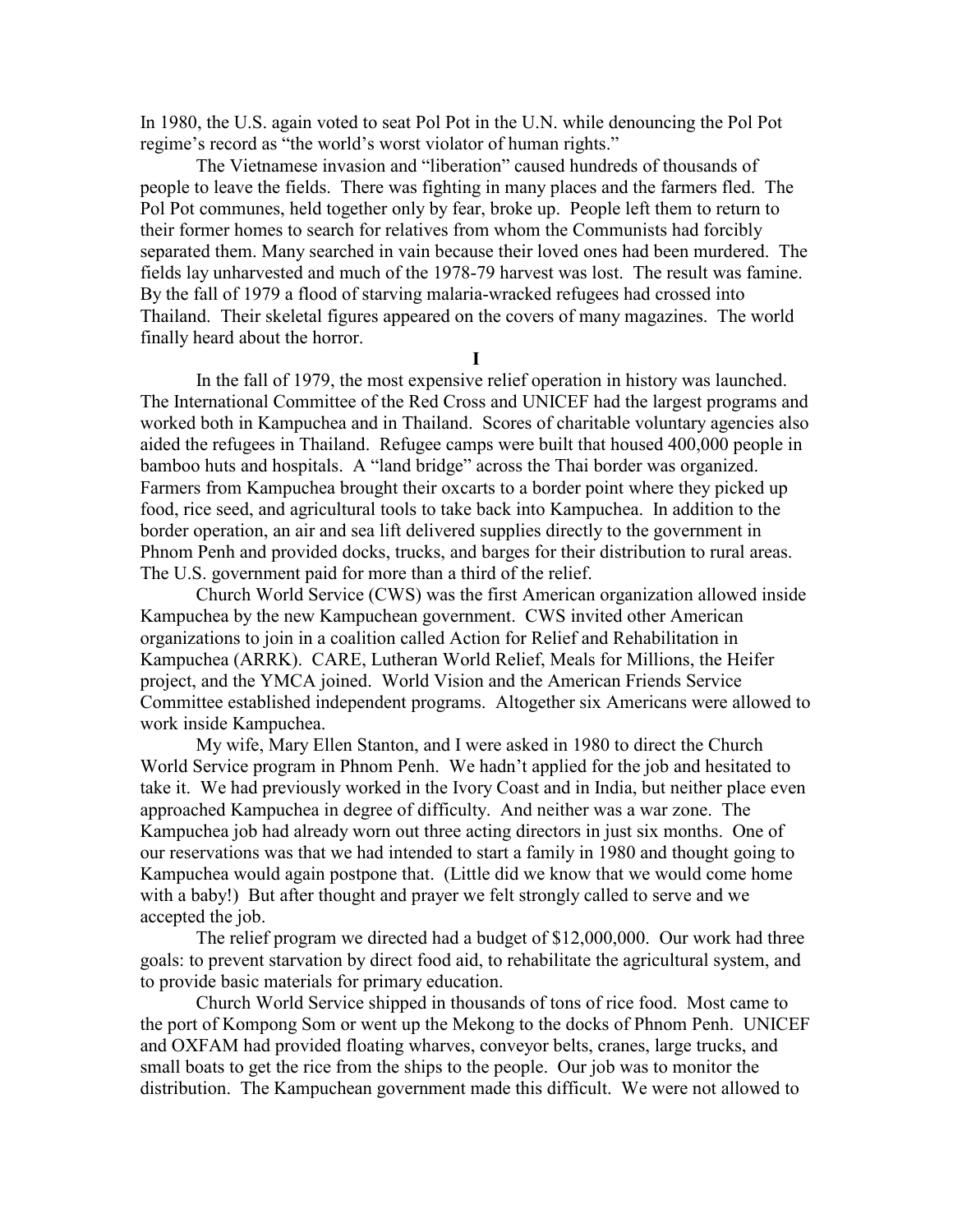distribute food directly. It went to the government which used some of the food to pay its own bureaucrats. But through persistent pressure by relief agencies, more and more of the food was distributed to rural farmers. We made many trips to rural areas and saw farmers carrying home relief supplies. We never saw any evidence of diversion of rice or other aid to the armies of Kampuchea or Vietnam. A new government committee to distribute food to farmers was formed in June, 1980 and we succeeded in getting CWS's food aid channeled directly to that committee. By June the main problem was not the Kampuchean government but the slowness of the relief agencies to get the food in. Despite the delays, however, more than 180,000 tons of rice came directly into Kampuchea, most supplied by the World Food Program. Hundreds of thousands of lives were saved through this emergency relief.

 The second aspect of our program was agricultural rehabilitation. We concentrated our efforts on two provinces near Phnom Penh and other relief organizations worked in other provinces. Kampuchea's economy is based on rice. During the famine farmers had to eat their own rice seed. Church World Service and other agencies provided thousands of tons of rice seed, fertilizer and pesticides. Much of the seed was high yield miracle rice that will increase rice production for many years to come. Irrigation pumps and fuel to run them were also provided to irrigate the rice during the dry months.

 Cattle and water buffalo are the main power sources for plowing and pulling loads. Without vaccinations or veterinary care more than a quarter of the animals died during the Pol Pot era. In 1980, of those left, at least a third suffered from foot and mouth disease, which greatly reduced their productivity. The Kampuchean veterinary department had few trained personnel and almost no equipment. We therefore undertook a pilot project to vaccinate animals in one province and to equip the veterinary department with vaccines, syringes, vehicles, and cold storage.

 We were satisfied by regular visits to rural areas that all the materials we supplied for agricultural rehabilitation reached rural farmers and veterinary personnel, the intended beneficiaries.

 The Pol Pot massacres left few technicians alive. The result was a severe shortage of engineers, doctors, nurses, and other experts. There was not a single veterinarian left in Kampuchea.

 One way to meet the need for technicians could have been a decision by the Kampuchean government to temporarily use foreigners. But the foreign ministry granted very few visas to Western technicians. Doctors sent in by OXFAM and the World Council of Churches were not allowed to practice medicine. My wife Mary Ellen, a nurse-midwife, was not permitted to use her expertise.

 The government was a bit more open to technicians from "friendly socialist countries," in limited numbers and with controls on their movements. Church World Service, therefore, approached the Ecumenical Councils of Cuba and Poland and asked them to send Christians to work in an ecumenical technical team. A Cuban irrigation engineer and a Cuban veterinarian joined our team in August, 1980. A Polish plant disease specialist went to Kampuchea in April, 1981. We also asked the Christian Churches of India to send a rice expert. These men, all dedicated Christians, come from countries that recognize the Heng Samrin government and are politically acceptable.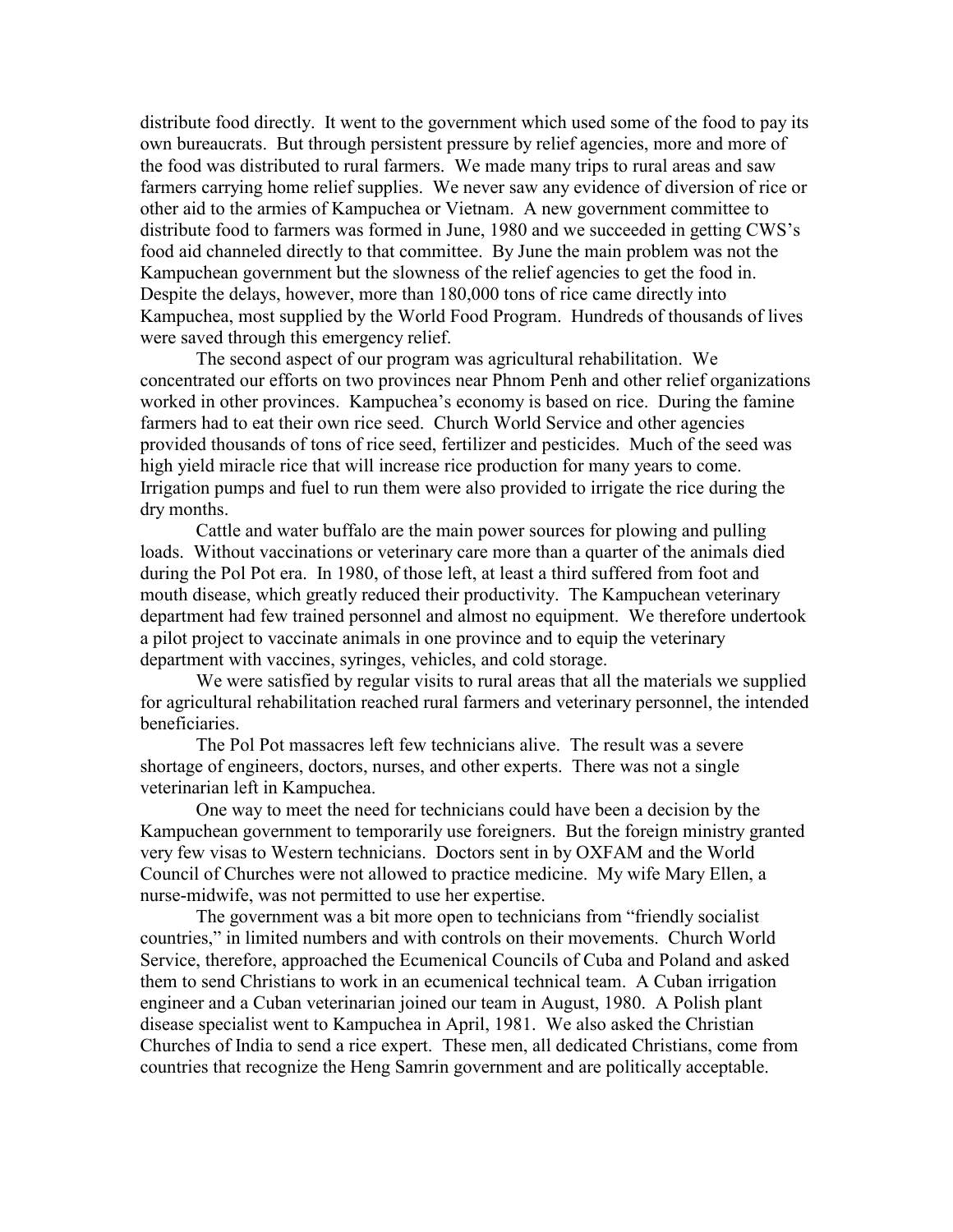Through the ecumenical team, we thus found a way to provide crucial technical assistance to rehabilitate Kampuchean agriculture.

 The Pol Pot Communists totally destroyed the Kampuchean educational system. Intellectuals were tortured and murdered and only ten percent of the primary and secondary school teachers working in 1975 can now be found. The rest were killed or escaped from the country. Most school buildings were demolished. The rest were turned into munition warehouses, military barracks, or exterminations prisons. The libraries were emptied and the books destroyed.

 The Kampuchean school system has made a remarkable comeback. UNICEF and Church World Service provided notebooks and pens, toolkits to rebuild furniture and buildings, blackboards, chalk, slates, and other equipment. Today over a million children are back in school. Because there were no schools under Pol Pot, 85 percent of the students in 1979-80 were in the first grade.

II

Life in Phnom Penh had some hardships. We flew in and out in cargo planes, one a C-46 built in 1942. We had no telephone or radio links with the outside world and the telegraph usually didn't work. There was some danger. In early November, a busload of Russians was machine gunned and two died twenty kilometers from an irrigation site we visited only days afterwards. On December 20, 1980, there was a machine gun battle in front of the Phnom Penh railroad station just five minutes after I had walked to the evening meal at the Hotel Monorom and passed through the square in front of the station. Boys in their teens carried AK-47 machine guns everywhere. Fortunately, the main time when they were fired was before rain storms. Some of the young soldiers apparently thought the bullets might stop the rain. At first the firing was disconcerting, especially at 3:00 a.m. But one got used to it.

 Our life in Phnom Penh was restricted. All 60 foreign relief workers had to live in two government run hotels. Trips outside Phnom Penh required permission from the Foreign Ministry, sometimes granted, sometimes not. All meetings with government officials were arranged and monitored by our Foreign Ministry guide who reported on our activities to her superiors. We were forbidden to visit people in their homes.

 We weren't allowed to drive our vehicles. The Foreign Ministry provided chauffeurs. In September we brought in a bicycle and hearing no protest, we brought in two more later. The bikes increased our freedom of movement, but we still stayed inside the city limits.

 Phnom Penh had once been the emerald city of Indochina. Under Pol Pot, it became a deserted city of clogged sewers, mammoth garbage piles, stripped cars, barricades, and rats. In June, 1979 there were fewer than 30,000 people in the city. When we left there were a half million. The debris was gradually being swept up and carried away in garbage trucks supplied by the relief program. The water treatment plant was back in operation thanks to Western aid. Small restaurants and shops were opening everywhere and the markets were bustling.

A country that had been crucified was rising from the dead.

## III

 We took many trips in the rural countryside. Field trips were our favorite work. Despite all they have suffered, the Kampuchean people remain friendly and hospitable to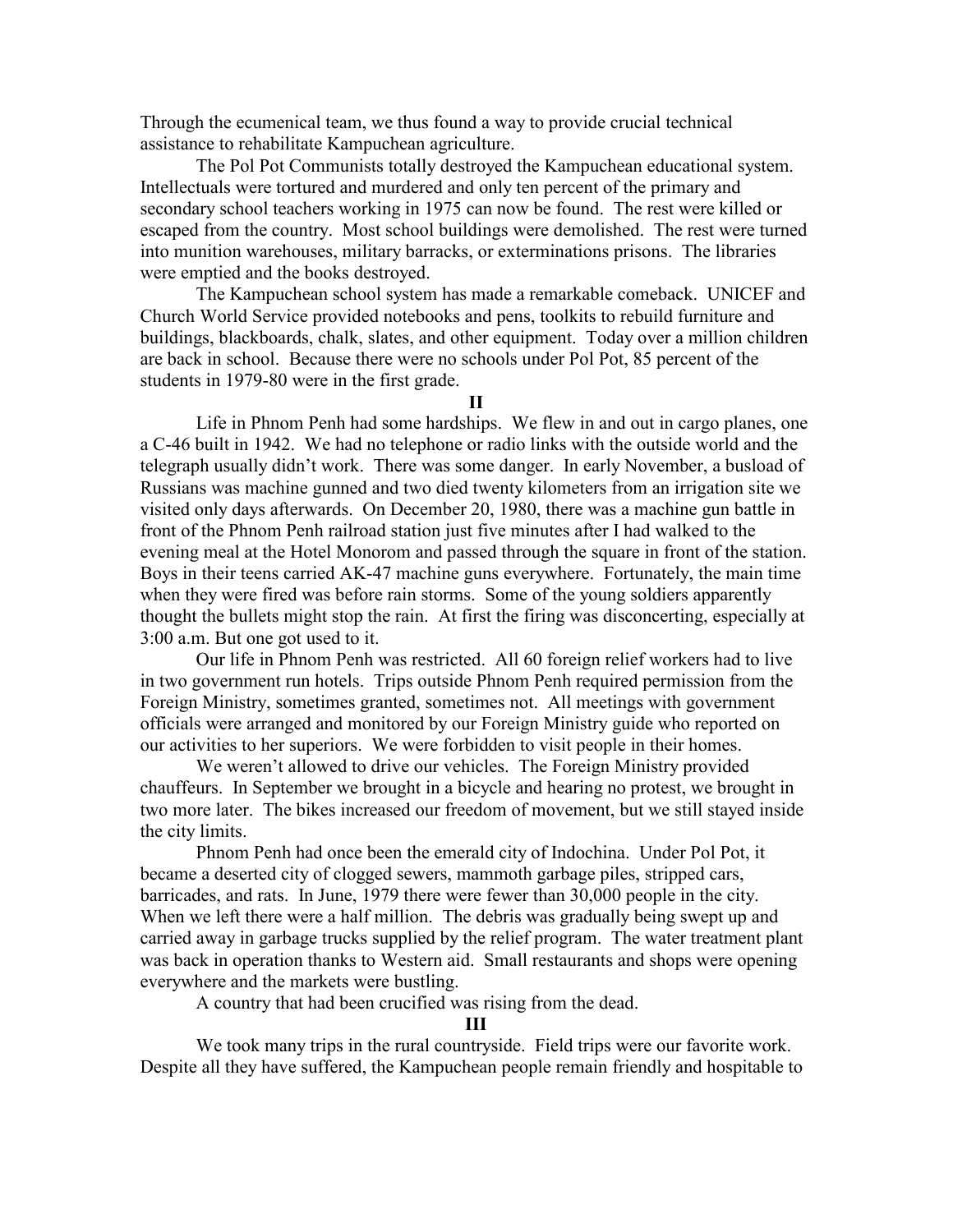Americans. Kampuchea is a naturally beautiful, productive country, and her people are warm and usually gentle.

 It seemed to me a paradox that such people could have brought such unspeakable horrors upon each other for the past ten years. Left-leaning Americans would like to blame it all on the war and the American bombing, the "violence breeds violence" theory. The problem with that theory is that it ignores the pattern of cruelty, corruption, and despotism from the Angkor empire (built on slave labor) down to the present. Violence in Cambodia was not introduced by Americans. The bombing was wrong—both evil and stupid. You cannot win a guerrilla war by bombing peasants. But blaming the American bombing of Cambodia for Communist mass murder is like blaming American bombing of National Socialist Germany for the Nazi murder of the Jews. Genocide in Kampuchea was systematic, premeditated government policy and the Communist Khmers Rouges started it in "liberated" zones even before they took over Phnom Penh in 1975. The blame for the crimes rests like a bloody cloak squarely on the shoulders of the murderers. The predictions of a bloodbath following a Communist takeover proved all too true.

 Some of the many Kampucheans I talked to explained that their Buddhist religion, though in theory pacifist, had the effect of individualizing peoples' moral concern and rendered them passive before tyranny, too gentle to resist. One man told me that Khmer people have always been obedient to rulers. The Communist rulers just exploited popular obedience to its extreme.

 But why did the Kampuchean Communist leaders do what they did? The answer, I believe, lies in the volatile mixture of French Communism and Cambodian nationalism that Pol Pot, Ieng Sary, Khieu Samphan and their cohorts learned while they were students in France. All of them were members of the French Communist Party, a party that still considered Stalin a hero. In his doctoral dissertation, Khieu Samphan wrote a plan for the radical revolution he was later to lead. Its main lesson to readers today is the danger of abstract ideas taken to seemingly logical but irrational conclusions.

 Marx taught that money permits capitalists to alienate the labor of workers and peasants by underpaying them and creating "surplus value." The logical conclusion? Abolish money! And so they did, leaving farmers with no way to sell or buy produce, and thus totally at the mercy of the Communist cadres who ran the communes. Anything not doled out by the "Angkar" ("the organization") could only be obtained by primitive barter and at great risk. It became a capital crime to buy food to supplement the inadequate communal rations. Children were forced to report on their parents at daily meetings in the communal dining halls. Among the "crimes" they were expected to report were efforts by their own parents to hunt frogs and to collect other food for their children. The children also had to report complaints by their parents that the children had overheard. Complainers were killed. Meanwhile the state confiscated hundreds of thousands of tons of rice from the people in order to pay for imports of armaments.

 Lenin taught that colonialism was part of the capitalist need to dominate the world. Khieu Samphan saw the influence of French colonialism all over Cambodia, especially in buildings constructed out of concrete. The conclusion? Destroy all concrete buildings, especially schools and churches! So the entire provincial capital of Kompong Speu was blown up and bulldozed under. The Catholic cathedral in Phnom Penh is now nothing but a flat field. Buddhist pagodas all over Cambodia were blown up or turned into jails. There are few school buildings still standing.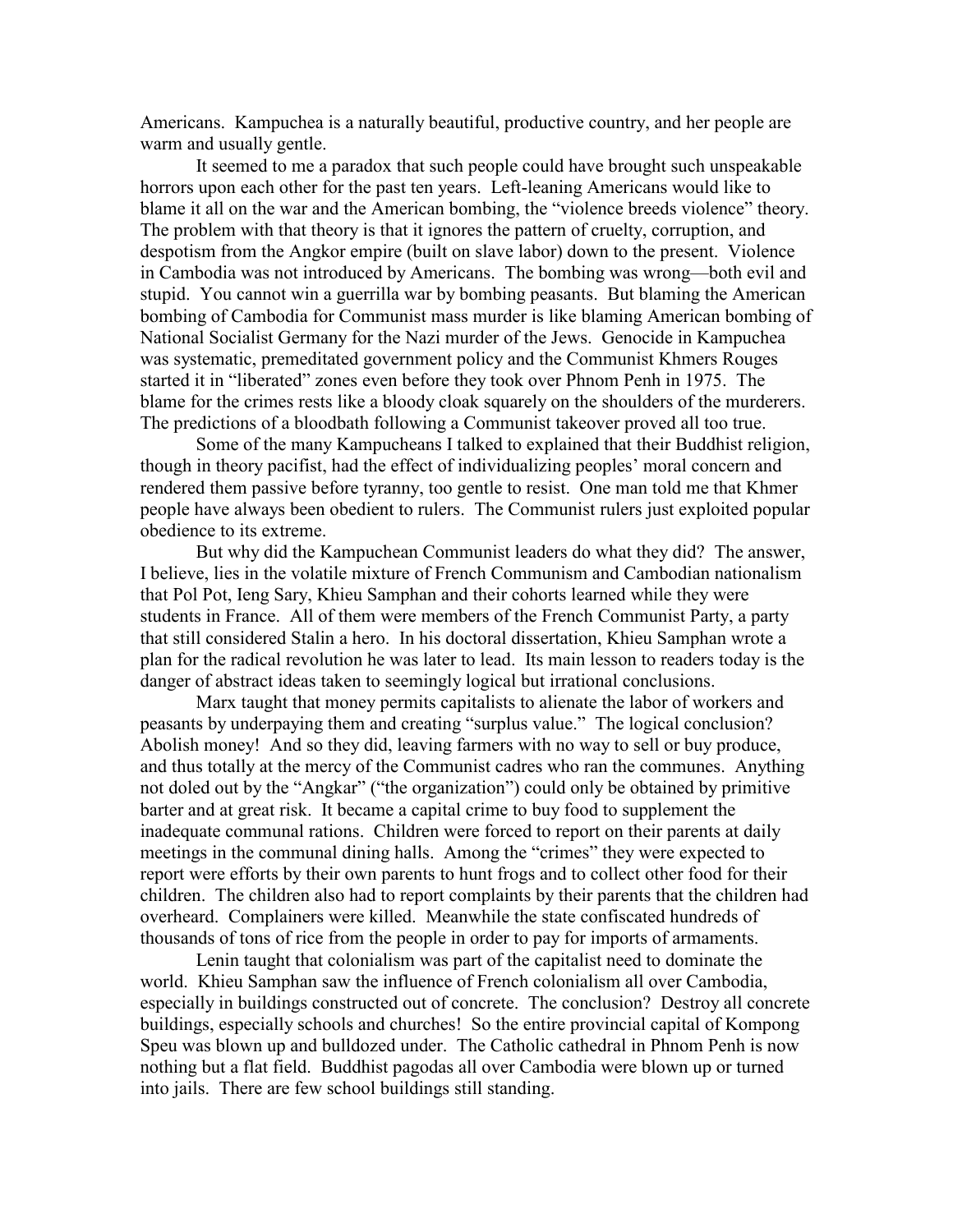Modern French Marxists wrote that cities are parasitic on rural peasants. Khieu Samphan stated the conclusion: Abolish cities! So millions were forced to march in to the countryside without food, including thousands of cripples and hospital patients who were forced at gunpoint to crawl out of Phnom Penh to their deaths.

 Communist doctrine teaches that the rulers of the ancien regime, the landowners and the military commanders, are "class enemies." For that reason millions of people were murdered in Mao's China and in Lenin and Stalin's Soviet Union. In Khmer traditional culture there was a belief that rendered this already vicious doctrine even more murderous. Khmers had long distinguished city people from rural people, and they called the city people "new people." The "new people" were considered less moral and more corrupted by foreigners than rural people. Under Pol Pot, all city people therefore were considered potential traitors, corrupt, and ipso facto class enemies. Many are now in mass graves.

 The Kampuchean holocaust resulted from the same teleological suspension of the ethical (to use Kierkegaard's phrase) that so often accompanies religious fanaticism, especially in the modern secular religions like national socialism and Communism. What is thought to be a just end—creation of a just new world—is the excuse for unjust means including mass murder and terrorism. Or even more often the just end is never described, and the only excuse for injustice is the destruction of injustice. The inevitable result is tyranny and terror, oppression worse than ever before.

 The next time someone suggests that El Salvador or any other country would be better off Communist, ask them about Cambodia. Ask them if Red China is better off than Taiwan. Or if North Korea is a happier place than South Korea. Why China and the Soviet Union still have food rationing and must import food from the capitalist West. Why Vietnam has at least 150,000 people in concentration camps and will again be a million tons short of rice in 1981. Ask them about the boat people in watery graves in the South China Sea.

But above all ask them about Cambodia.

 There can be no excuse for the excesses of the American war in Indochina, for My Lai, for the "carpet bombing." The war against Communism in Indochina should have been fought with aid to land and credit reform, with training and equipment for farmers as well as for military forces. But I can never again believe that the fight against Communism in Southeast Asia was wrong. Not after smelling the rotting flesh of the mass graves. Not after talking to a fourteen-year-old son of a train station master who watched the Communist cadres disembowel his mother and father in front of this eyes in 1976. Not after seeing a Mickey Mouse T-shirt on a tiny skeleton with a crushed skull in Kandal.

 The survivors are still living the horror. Little children in Kampuchean schools draw pictures of plows being pulled by people at gunpoint, rather than by oxen. They paint decapitated bodies and people being hacked to death. Many children starved. The survivors saw the crimes they now draw pictures of. The looks of sadness in some small eyes will always haunt me.

## IV

 On Sunday, November 16, 1980 a newborn baby girl was abandoned at the entry of the National Pediatric Hospital. The doctor in charge could not keep the healthy baby at the disease-ridden hospital. Nor did she want to take the baby to the orphanage, where